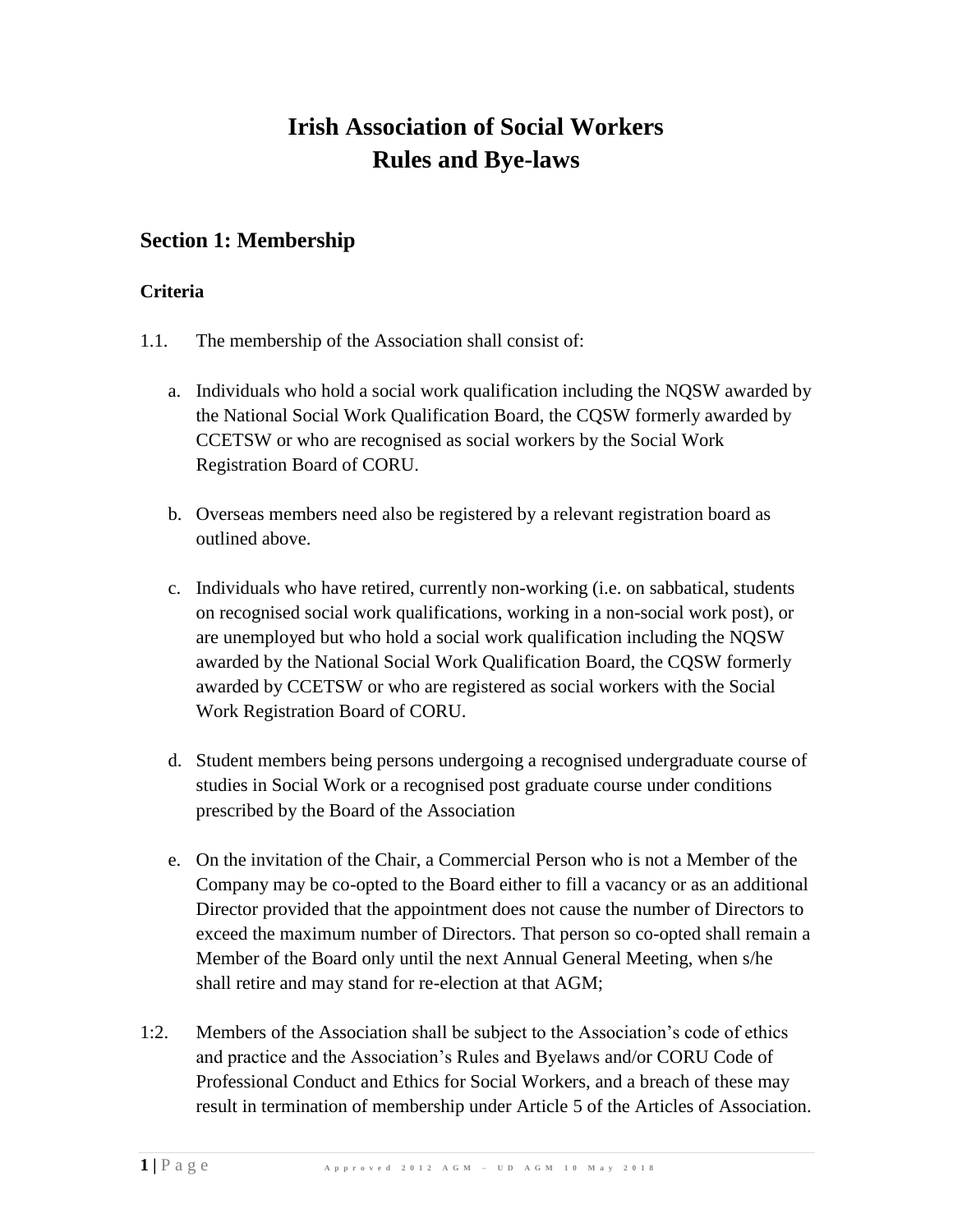#### **Application process**

- 1:3. Any application for membership shall be submitted, in writing, to the Office Manager on behalf of the Honorary Secretary of the Association who shall submit the same to the Board of Directors.
- 1:4. The Board can direct that an applicant be admitted as a member of the Association on payment of membership subscription for the current year.
- 1:5. Members shall be entitled to attend Annual General Meetings and Extraordinary General Meetings of the Association

### **Membership Subscription**

- 1:6. Every Member shall be required to pay the subscription appropriate to his/her category when accepted into the Association, and subsequently on the 1st day of January in every year.
- 1:7. Where any person is accepted by the Board to any category of membership of the Association there is a pro-rata rate for those who wish to join during the year; this is available to new members or those who have not been members for the previous two years.
- 1:8. A Member wishing to transfer from one category to another must request this in writing and/or email to the Office Manager. If this transfer is granted, it becomes operative on payment of the appropriate adjustment in subscription.
- 1:9 It is the responsibility of Members to inform the Office Manager in writing and/or email of any change in their membership status, members shall be liable for any outstanding arrears due to a delay in informing the Office Manager of any change in their membership status.
- 1:9. Persons who qualify for membership of the Association who are not working or are retired, may opt to be Members at a special rate of subscription and have full voting rights.
- 1:10. The Board of Directors shall decide the appropriate rates of members' subscriptions for each of the categories within the Association.
- 1:11. The Board of Directors shall prescribe and publish the scales of subscriptions compounding the annual subscription payable by any category of member under these rules.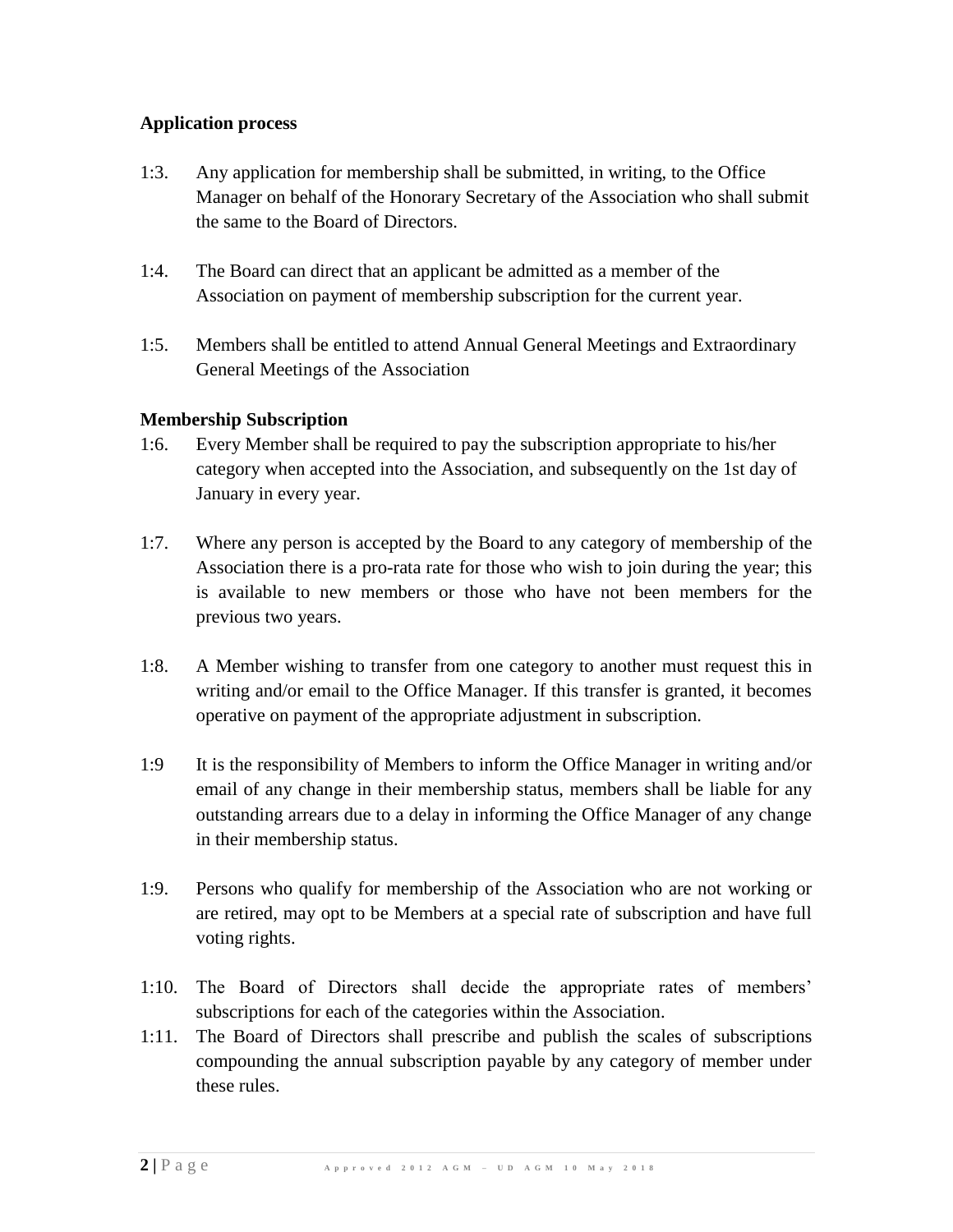- 1:12. The Board of Directors may return any subscription, or any fee paid for compounding subscriptions entirely at its discretion.
- 1:13. The Board of Directors can decide that anyone whose subscription is in arrears shall be served with a notice to this effect in writing to the last addressed registered with the Association.
- 1:14. A Member who fails to pay his/her subscription within two months after service of notice may cease to be a Member at the discretion of the Board of Directors.
- 1:15 Any member who wishes to resign must inform the Office Manager in writing and/or email.

### **Section 2: Ethics and Values**

- 2:1. Members are required to adhere to the following:
	- a. IASW Code of Ethics and Code of Practice
	- b. IASW Rules and Byelaws
	- c. In addition, members who are registered as social workers will be required to adhere to the CORU/ Social Work Registration Board's *Code of Professional Conduct and Ethics.*

### **Section 3: Council and Special Interest Groups**

#### **3:1. Council.**

Council is an advisory group of the Board of IASW and all Council members must be members of the Association. It is made up of the Chair of IASW, two other Board members and one representative of each Special Interest Group (preferably the Chair of each Special Interest Group). All other Board members are entitled to attend Council meetings. Additional members of Council may be agreed by the Board.

- 3:1:1. The Council shall meet at least four times a year.
- 3:1:2. The Meeting of the Council shall be chaired by the Chair of the Board or nominated person by the Chair of the Board.
- 3:1:3. The Council's functions are;
	- a. To advise on and contribute to the development of policy within the Association.
	- b. To assist in the realisation of the aims of the Association.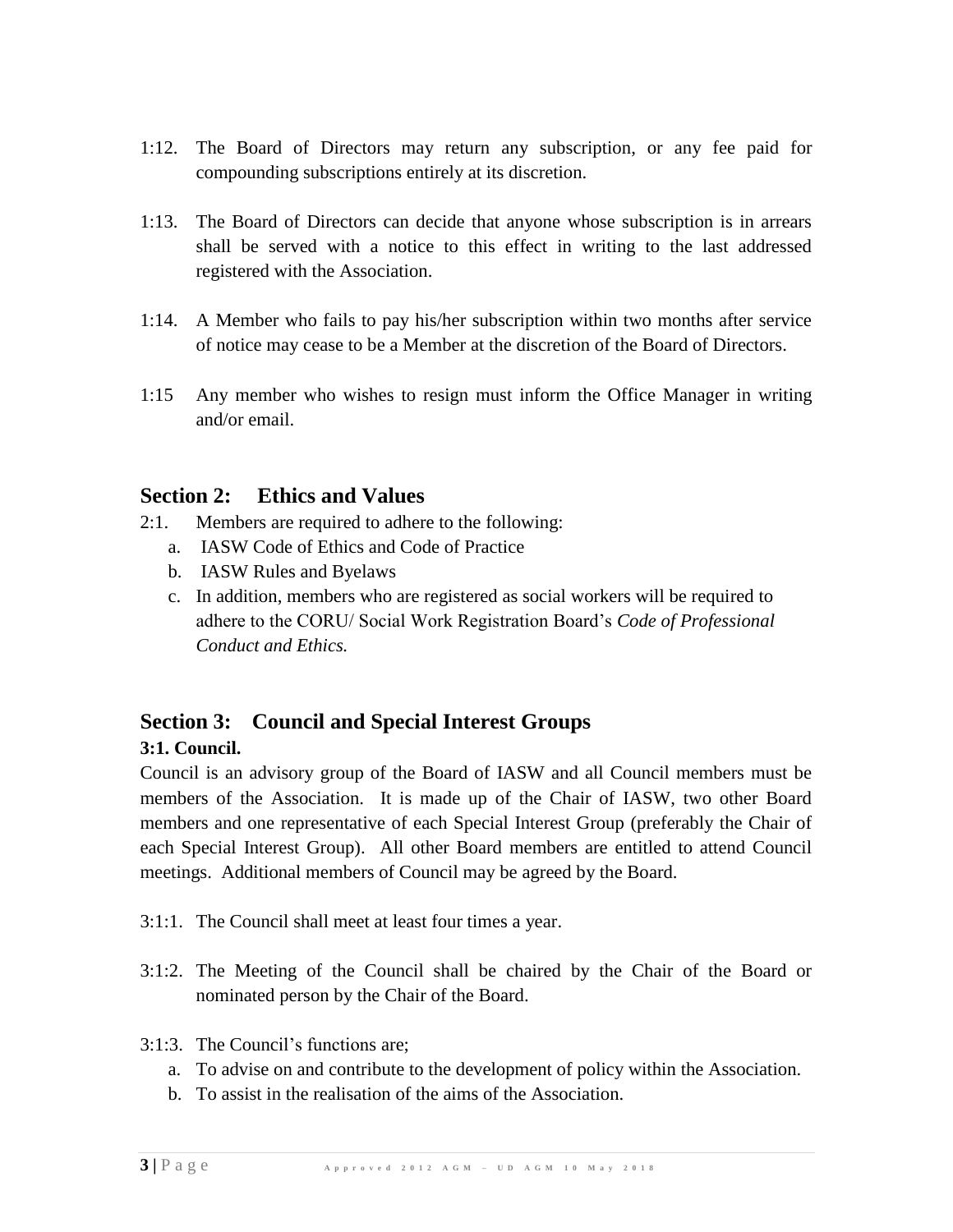- c. To encourage via the Special Interest Groups the continuous professional development of members.
- 3:1:4. A person shall cease to be a Member of the Council;
	- a. where he/she has been absent without an alternate delegate from two consecutive meetings of Council, unless his/her absence is excused by resolution of the Board prior to the second consecutive meeting.
	- b. where he/she has failed to pay his/her subscription to the Association in accordance with Rule 2.

### **3:2 Special Interest Groups**

3:2:1 Special Interest Groups are formed by members who seek to pursue the best interests of service users and promote the professional development of social workers. Special Interest Groups are open to social workers of any grade.

3:2:2 Associate group are formed by members who seek to pursue the best interests of service users and promote the professional development of social workers. Associate groups do not need to be open to social workers from any grade.

3:2:3 Application to form a Special Interest Group shall be approved by the Board of Directors. Special Interest Groups shall operate to the agreed policy and procedures of Association including but not limited to; the Guidelines for Setting up a Special Interest Group.

3:2:4 The Chair, Secretary and Treasurer of the Special Interest Group shall be members of the Association.

3:2:5 The Chair of the Special Interest Group, Associate Group and Committees or a nominee who is a member of the Association shall attend Council meetings.

3:2:6 Special Interest Groups shall hold an Annual General Meeting (AGM) each year and elect a new committee at this AGM.

3:2:7 Special Interest Groups, Associate Groups & Committees shall prepare an annual report on their activities and membership each year in advance of the Association's AGM.

3:2:8 Special Interest Groups, Associate Groups & Committees shall not operate a separate bank account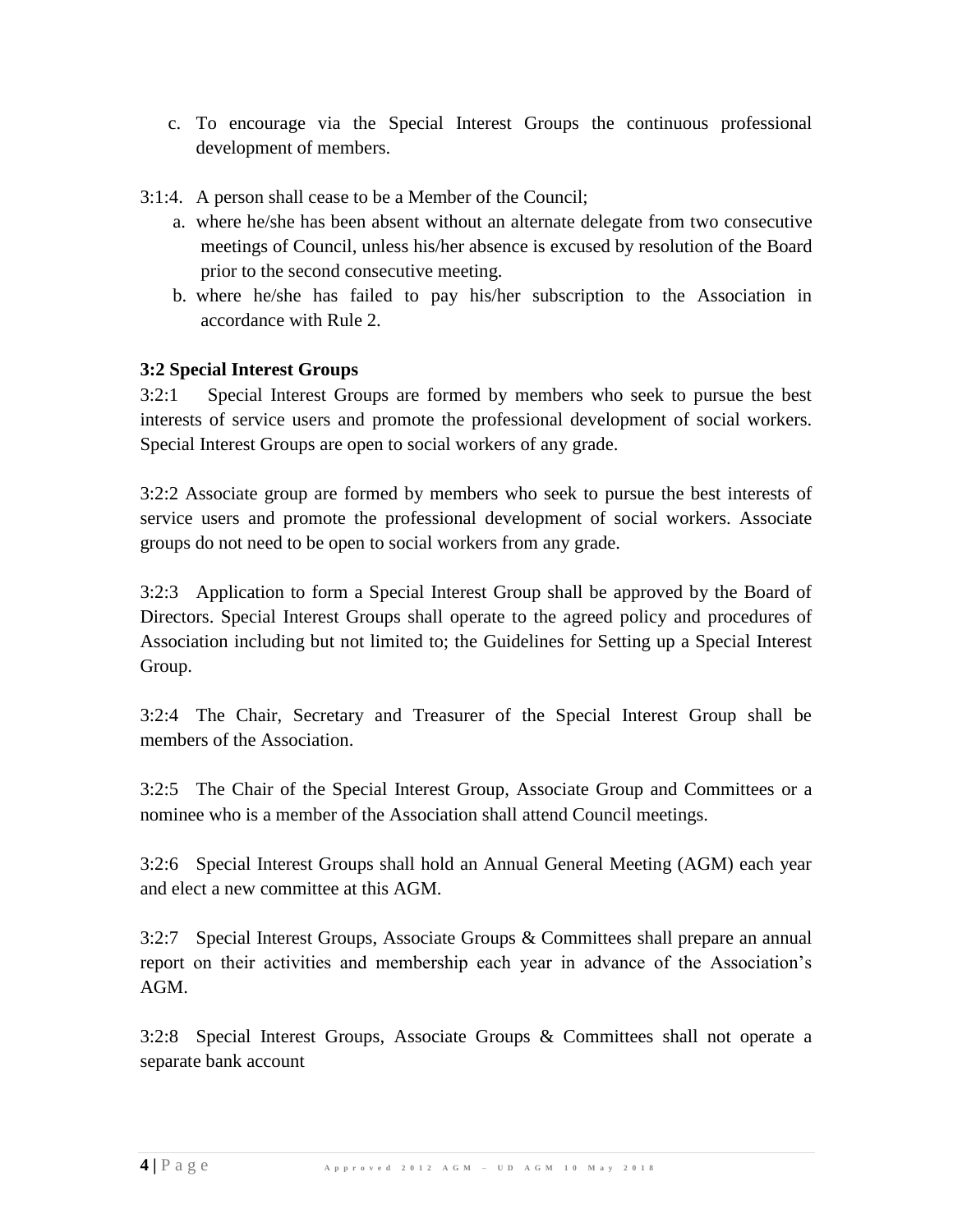3:2:9 Up to date information regarding the contact details of the Executive Officers of each Special Interest Group, Associate Group & Committees shall be forwarded to the Association.

3:2:10 Special Interest Groups, Associate Groups & Committees shall adhere to the Association's Guidelines for Financial Management, Guidelines & Application Form for CPD Funding & Group Protocol

3:2:11 Where a Region, Committee or Group has drawn up a set of rules for the conduct of business, they must be in-line with the Memorandum & Articles of Association and Rules & Bye-laws and must be submitted to the Board for approval.

3:2:12 Once adopted by the Board any further alterations to rules for Regions, Committees or Groups must be submitted to the Board for approval.

3:2:13 Special Interest Groups, Associate Groups & Committees shall submit a shortwritten report on their Groups activities at least three working days prior to each Council meeting.

# **Section 4: Role of Chair, Vice Chair, Secretary and Treasurer of the Board**

- 4:1. **Chair:** It is the role of the Chair to:
	- a. Chair meetings of the Board of Directors, Council and the Association's AGM.
	- b. Set agenda in advance of board meetings in consultation with the Secretary
	- c. Ensure that probity of the Association is maintained and that all actions and decisions taken are not in conflict with the stated aims and purposes of the Association
	- d. In consultation and collaboration with the Board of Directors shall ensure that all agreed decisions are implemented.
	- e. In consultation and collaboration with the Board of Directors take the lead role in the line management of employees of the Association.
	- f. In consultation and collaboration with the Board shall ensure that all the required human resource policies and procedures are followed with regard to paid employees.
	- g. To be the figurehead for the Association with regard to meetings with Government Ministers, senior management within the HSE and other national organisations.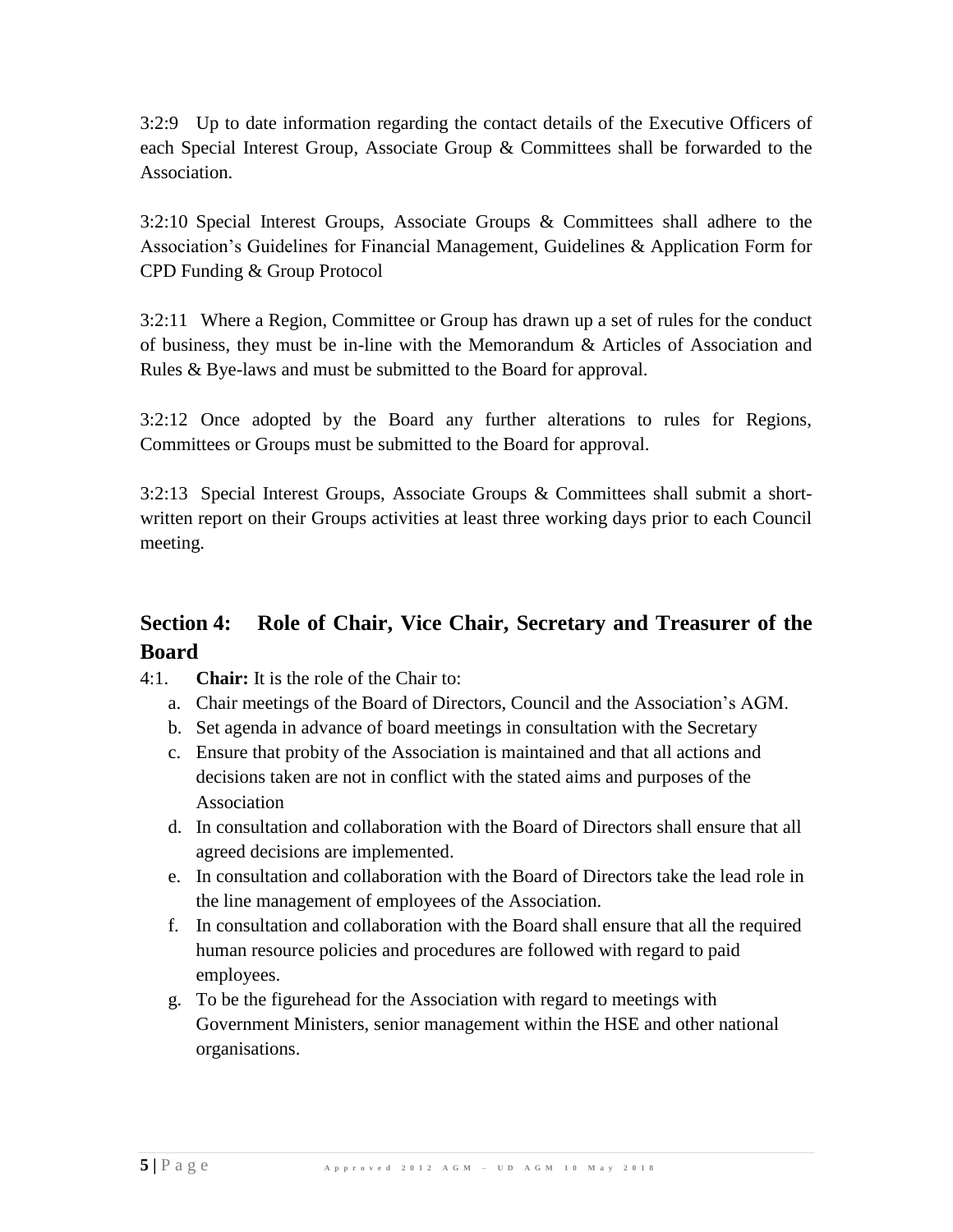- h. In consultation and collaboration with the Treasurer, shall ensure proper financial governance of the Association's funds, financial records and ensure that the Association accounts are audited as required by legislation.
- 4:2. **Vice Chair**: It is the role of Vice Chair to:
	- a. To substitute for the Chair when so required, as requested by the Chair or Board, taking on the role and responsibilities as above in 4:1.
	- b. The Vice Chair shall assist the Chair in his/her duties as required.
- 4:3 **Hon Secretary:** It is the role of the Secretary to:
	- a. In consultation with the Chair agree and circulate the agenda for Board and all relevant committee meetings
	- b. Ensure effective communication with members occurs.
	- c. Check minutes with chair and circulate
	- d. Update membership records
	- e. Act as Company Secretary
- 4:4 **The Office Manager** (in consultation with the Hon secretary) shall:
	- a. Respond to correspondence
	- b. Make arrangements for meetings
	- c. Take minutes, recording decisions clearly.
- 4:5 **Treasurer:** It is the role of the Treasurer to:
	- a. Oversee drawing up of budgets and accounts
	- b. Present financial reports to the Board and at the Association's AGM
	- c. Alert the Board to any financial irregularities, current account cash flow problems
	- d. Ensure accounting procedures and controls are in place for the Association, including special interest groups as appropriate.
	- e. Advise paid staff or volunteers of the Association regarding financial matters.
	- f. Advise on financial implications of new projects
	- g. Ensure that insurance policies are up to date and adequate cover is obtained.

# **Section 5: Communication to external bodies such as Government Departments, National Organisations and the Media on behalf of the Association.**

5:1 All communication on behalf of the Association to external bodies from Special Interest Groups or other sub groups or committees of the Association, shall be approved in advance by the Board or its nominated persons. Normally the Chair in consultation